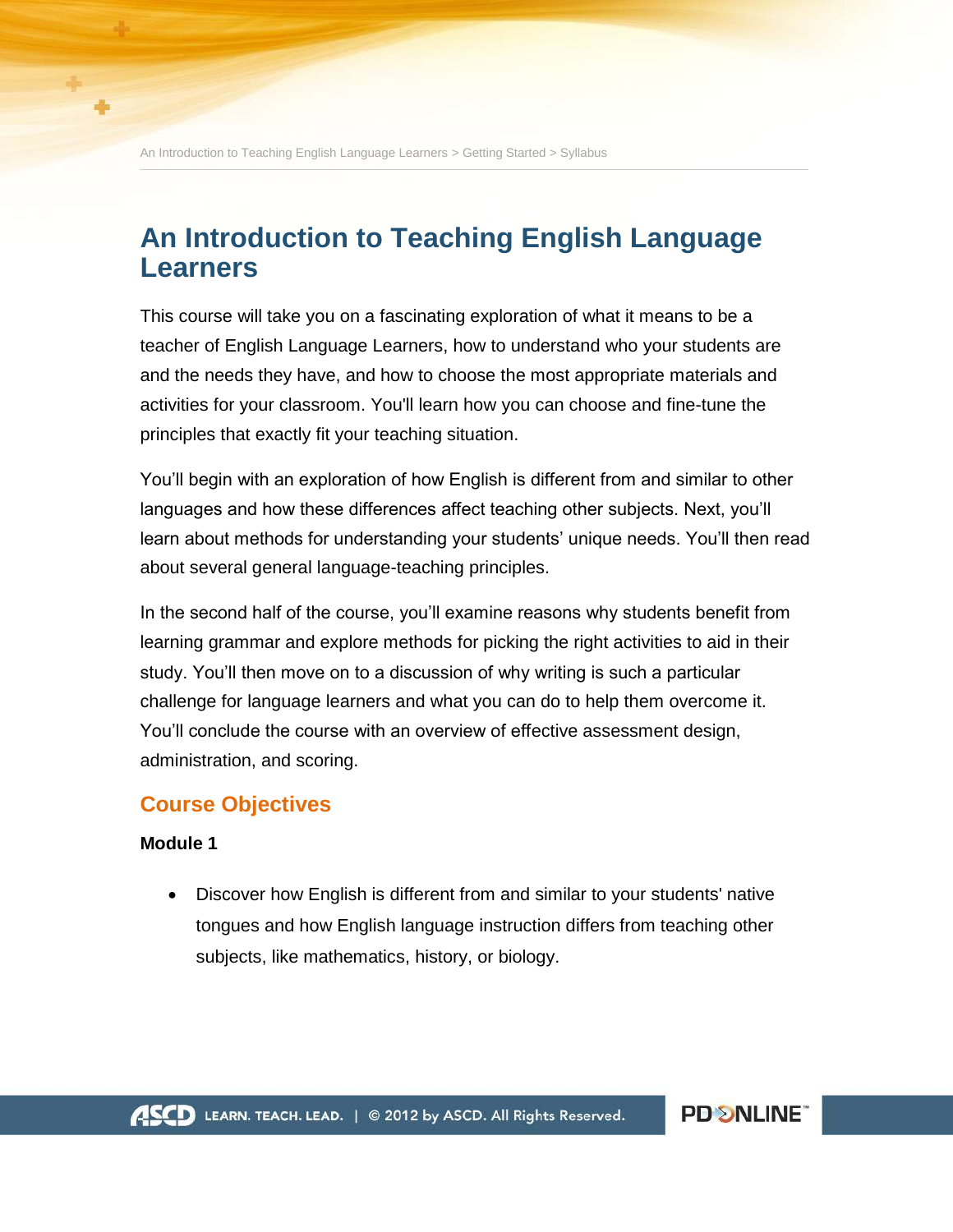An Introduction to Teaching English Language Learners > Getting Started > Syllabus **\_\_\_\_\_\_\_\_\_\_\_\_\_\_\_\_\_\_\_\_\_\_\_\_\_\_\_\_\_\_\_\_\_\_\_\_\_\_\_\_\_\_\_\_\_\_\_\_\_\_\_\_\_\_\_\_\_\_\_\_\_\_\_\_\_\_\_\_\_\_\_\_\_\_\_\_\_\_\_\_\_\_\_\_\_\_\_\_\_\_\_**

 Explore the many roles teachers play in the classroom, as well as how society's expectations, the classroom context, a teacher's personality, and student needs shape them.

#### **Module 2**

- Understand who your students are and how their age, motivation, ability level, and reasons for studying English influence how you will teach them English.
- Learn about the methods that have been used to teach English, and understand what their various limitations are.

#### **Module 3**

- Learn about a number of general language-teaching principles you can use to guide your choice of classroom activities.
- Discover different ways to select and teach words and phrases that are especially useful for your students, and get to know the lexical approach.

#### **Module 4**

- Understand what grammar is, why it is important to teach, and how you can select activities that will help your students learn grammatical patterns with competence and confidence.
- Examine listening and speaking skills while exploring what you can do to help learners communicate more effectively in English.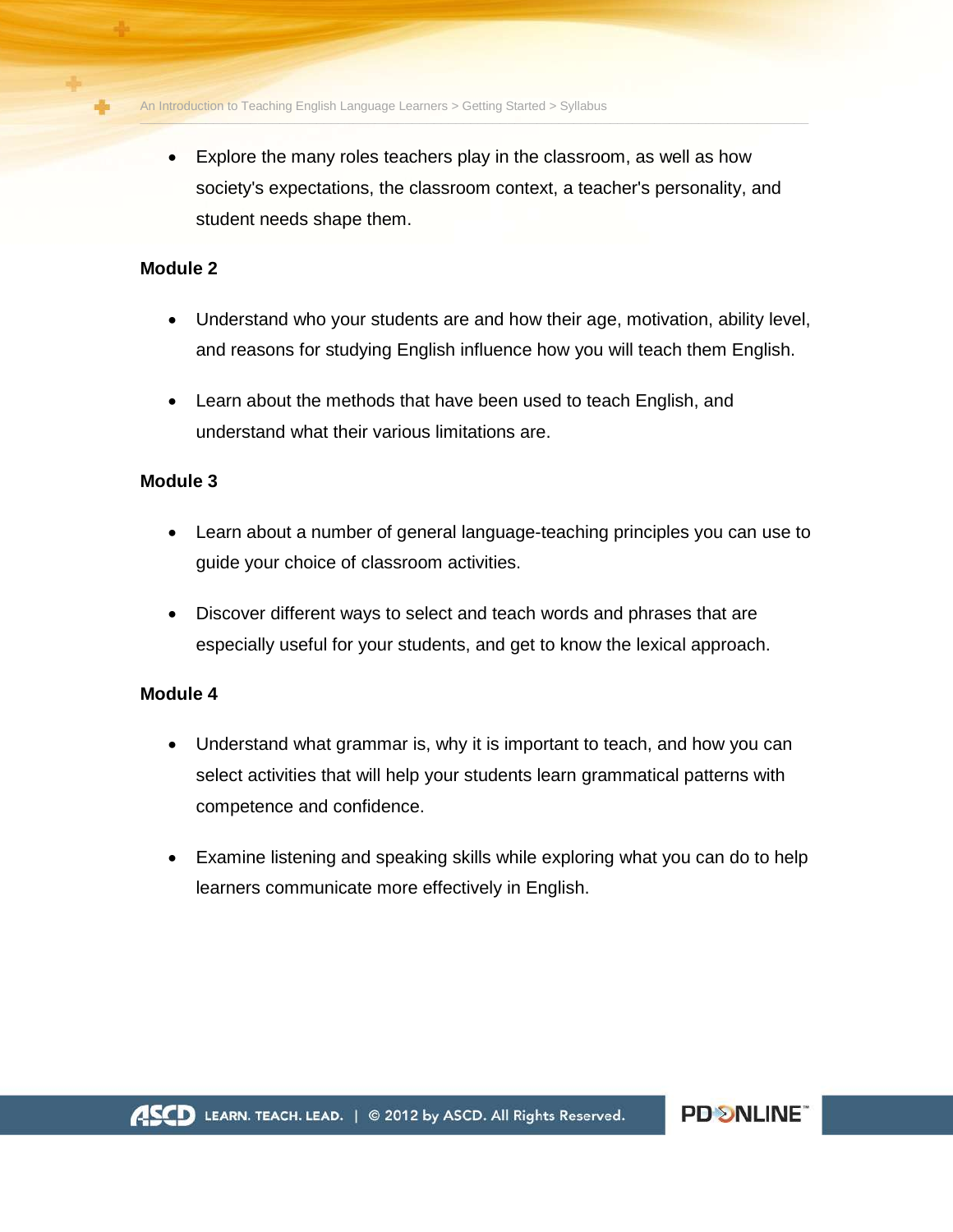## **Module 5**

- Examine reading skills and study various techniques to help your learners improve their comprehension and reading speed.
- Understand why writing is the most challenging ability for language learners, and learn how to select appropriate tasks and topics to help your students compose written works more effectively.

#### **Module 6**

- Learn basic terms and common techniques for assessment and testing and how to measure students' progress in English.
- Develop a clearer sense of how to become a more effective and reflective teacher and see the importance of continuing your professional growth now and throughout your career.

# **Course Syllabus**

| <b>Module 1</b> | Introduction<br>$\bullet$                               |
|-----------------|---------------------------------------------------------|
|                 | How Linguists Look at English<br>$\bullet$              |
|                 | Who is a "Native Speaker" of English                    |
|                 | How English Language Teaching Is Different              |
|                 | Summary                                                 |
|                 | What is Teaching?                                       |
|                 | <b>Roles and Expectations</b>                           |
|                 | <b>ESL and EFL</b>                                      |
|                 | <b>Four Teachers and Four Perspectives</b><br>$\bullet$ |
|                 | Different Styles of Classroom Interaction               |
|                 | Knowledge Check<br>$\bullet$                            |

**PD SNLINE**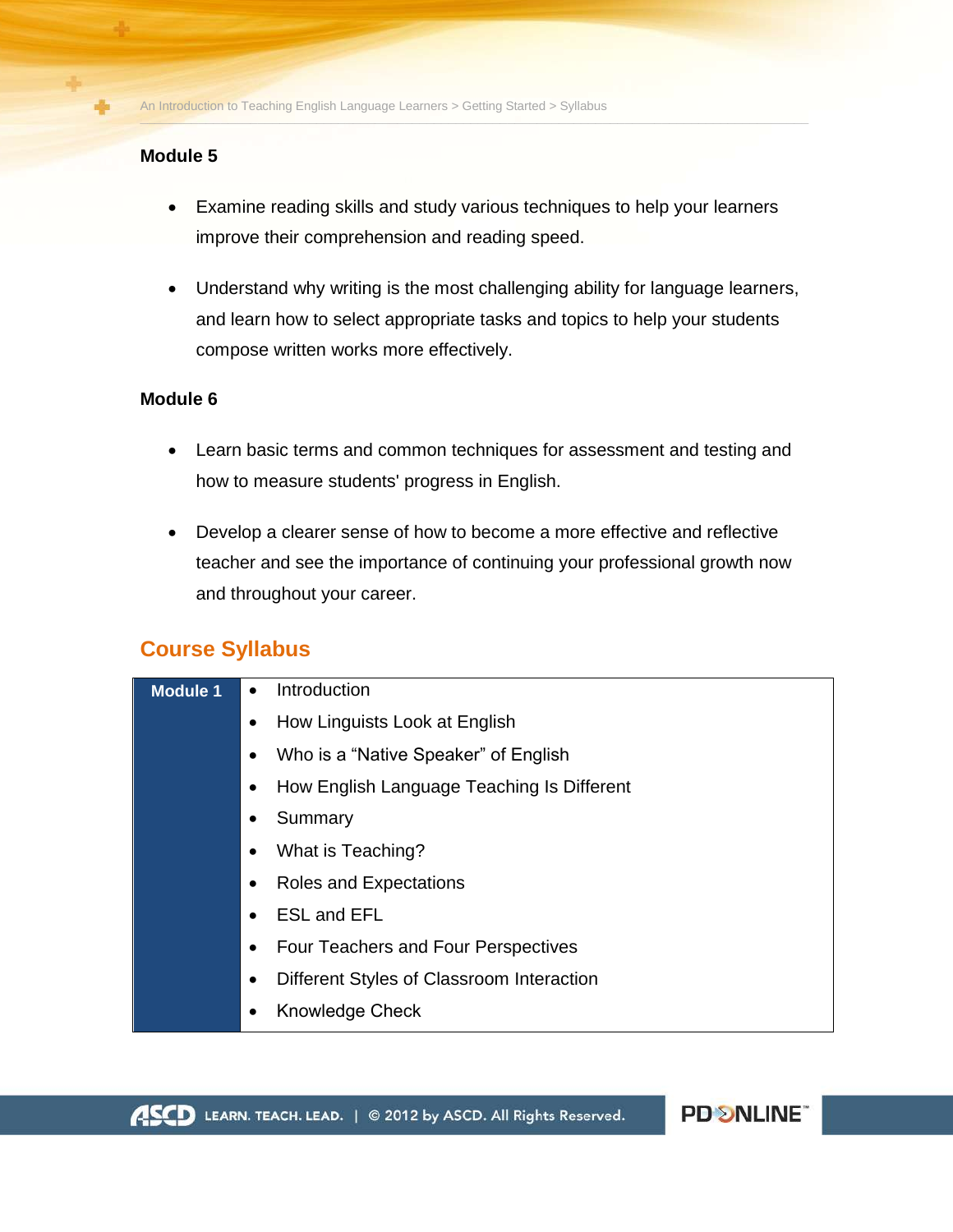An Introduction to Teaching English Language Learners > Getting Started > Syllabus<br> **An Introduction to Teaching English Language Learners > Getting Started > Syllabus** 

÷

|                 | <b>Post-Module Reflection</b><br>$\bullet$                          |
|-----------------|---------------------------------------------------------------------|
| <b>Module 2</b> | Who Are You Teaching?<br>$\bullet$                                  |
|                 | The Effects of Age in General<br>$\bullet$                          |
|                 | The Particular Effects of Age<br>$\bullet$                          |
|                 | Why Are Your Students Studying English?                             |
|                 | <b>Students in Class: Similarities and Differences</b><br>$\bullet$ |
|                 | <b>Popular Teaching Methods</b><br>$\bullet$                        |
|                 | The Direct Method and the Grammar Translation Method<br>$\bullet$   |
|                 | <b>Modern Methods</b><br>$\bullet$                                  |
|                 | The Humanistic Revolution<br>$\bullet$                              |
|                 | <b>Limitations of Methods</b><br>$\bullet$                          |
|                 | Summary                                                             |
|                 | Knowledge Check<br>$\bullet$                                        |
|                 | <b>Post-Module Reflection</b><br>$\bullet$                          |
| <b>Module 3</b> | Introduction<br>$\bullet$                                           |
|                 | What is Principled English Language Learners<br>٠                   |
|                 | Eight Principles from Murphy and Byrd<br>$\bullet$                  |
|                 | <b>Choosing Your Own Principles</b><br>$\bullet$                    |
|                 | How Do You Teach Vocabulary?<br>$\bullet$                           |
|                 | Three Limitations of Teaching Only Referential Meaning<br>$\bullet$ |
|                 | Teaching Vocabulary Using Word Chains, Rhyming, and                 |
|                 | Expressions                                                         |
|                 | Knowledge Check<br>$\bullet$                                        |
|                 | <b>Post-Module Reflection</b>                                       |
|                 |                                                                     |
| <b>Module 4</b> | How Do You Teach Grammar?                                           |
|                 | <b>Teaching Grammar Through Listening</b><br>$\bullet$              |
|                 | How Do You Teach Listening and Speaking?<br>$\bullet$               |

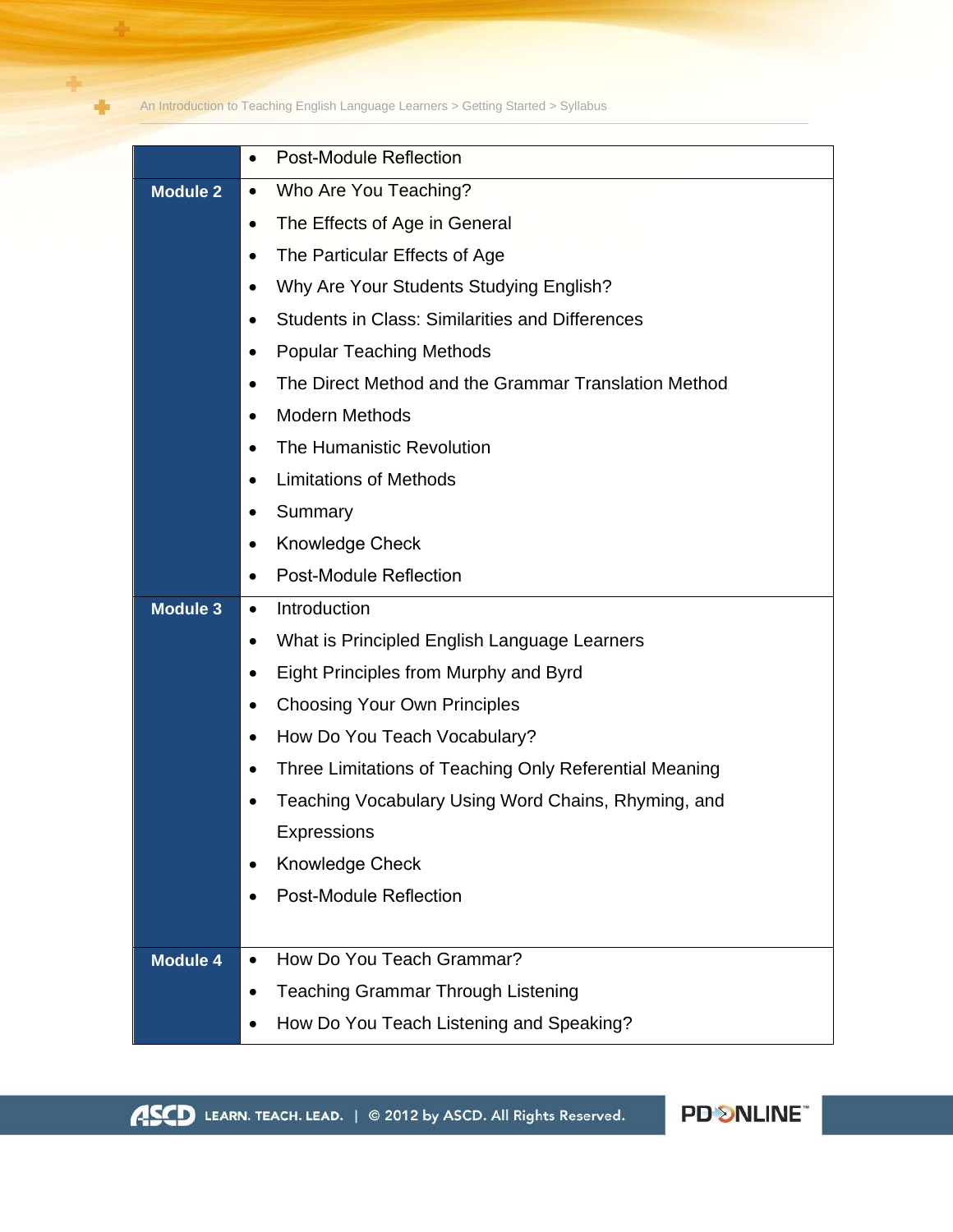An Introduction to Teaching English Language Learners > Getting Started > Syllabus<br> **An Introduction to Teaching English Language Learners > Getting Started > Syllabus** 

÷

|                 | <b>Teaching Grammar Through Listening</b>             |
|-----------------|-------------------------------------------------------|
|                 | <b>Top-Down Grammar Teaching</b>                      |
|                 | <b>Teaching Grammar in Context</b>                    |
|                 | How Do You Teach Listening and Speaking?<br>$\bullet$ |
|                 | The Importance of Stress in English<br>Pronunciation  |
|                 | Four Kinds of Listening and Speaking                  |
|                 | <b>Teaching Listening</b>                             |
|                 | Knowledge Check<br>$\bullet$                          |
|                 | <b>Post-Module Reflection</b>                         |
| Module 5        | How Do You Teach Reading?<br>$\bullet$                |
|                 | <b>Writing and Spelling Systems</b>                   |
|                 | <b>Teaching Reading Subskills</b>                     |
|                 | <b>Types of Reading Classes</b>                       |
|                 | How Do You Teach Writing?<br>$\bullet$                |
|                 | The Transcription of Spoken English                   |
|                 | The Vocabulary and Grammar of Writing                 |
|                 | <b>Characteristics of Good Writing</b><br>$\bullet$   |
|                 | <b>Teaching Writing</b>                               |
|                 | Knowledge Check                                       |
|                 | <b>Post-Module Reflection</b>                         |
|                 |                                                       |
| <b>Module 6</b> | How Do You Assess Your Students?                      |
|                 | Assessment<br>$\bullet$                               |
|                 | <b>Testing Terminology</b>                            |
|                 | Designing, Administering, and Scoring Tests           |
|                 | The Use and Abuse of Testing                          |
|                 | The Abuse of Test Scores                              |
|                 |                                                       |

PD SNLINE"